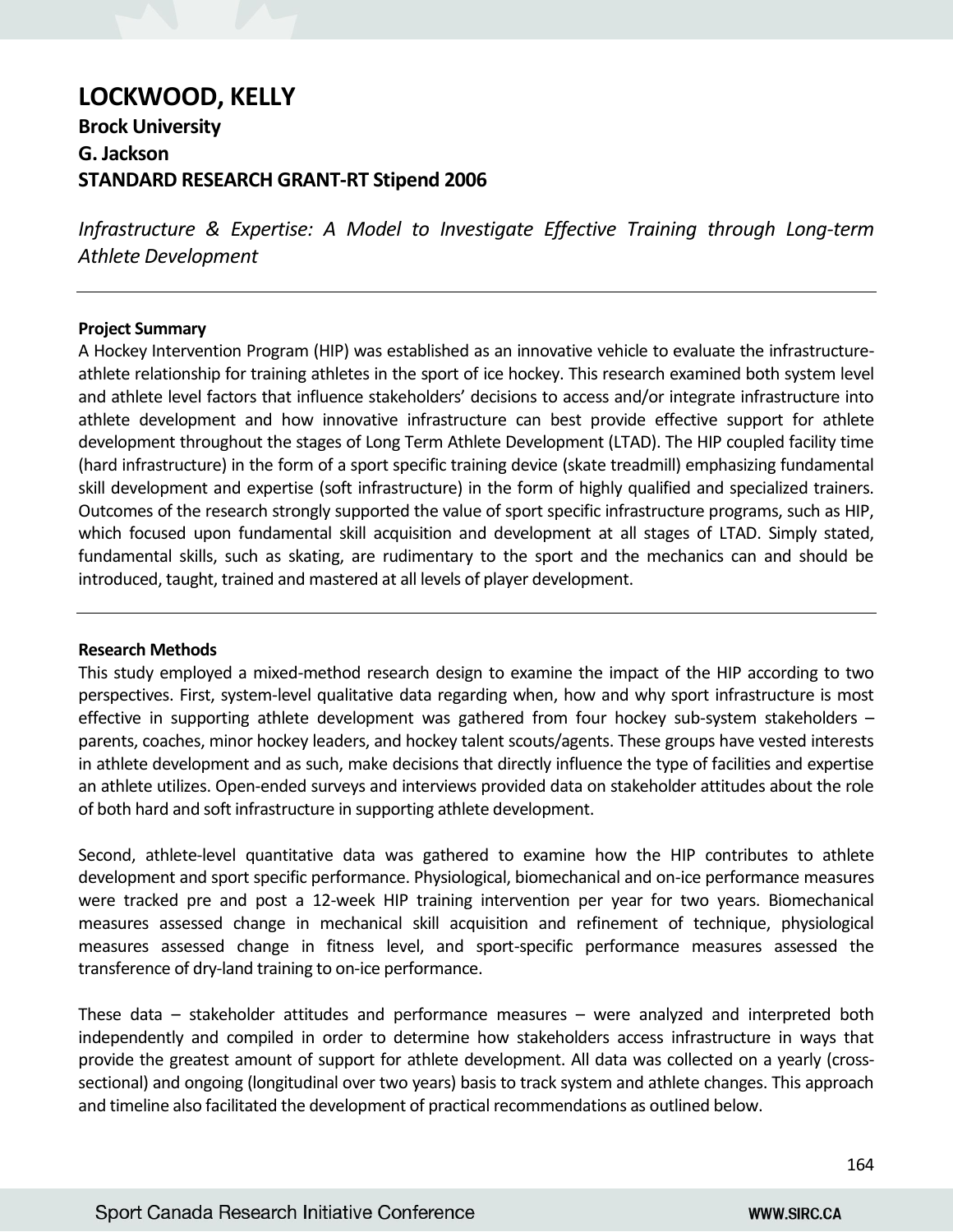#### **Research Results**

System level qualitative data was collected from 160 stakeholders; 120 parents and 40 decision makers that act on behalf of a minor hockey player. One parent for each athlete was surveyed with the exception of those 20 athletes in the "Active for Life" stage of LTAD; as adults making their own decisions, these athletes were surveyed directly. The remaining stakeholder groups included a random distribution of coaches, league administrators, scouts and agents. System level qualitative results emphasized support for three themes: the reasons for accessing sport specific infrastructure, the timing of 'first access' of sport specific infrastructure, and the quality or 'perceived impact' of facility time and expertise associated with sport specific infrastructure exposure.

Athlete level quantitative data was collected from an athlete sample of 140 hockey players; 20 athletes for each of seven stages of the LTAD model. Analysis revealed three themes consistently across all stages of LTAD: significant pre-post differences in mechanical literacy; confidence; and physical literacy gained as a result of exposure to HIP.

Combining and interpreting both qualitative and quantitative findings has provided a framework to assess the sport infrastructure-athlete connection. The greatest influence in understanding sport specific infrastructure and expertise occurred in Year 1 of the HIP when the novelty and impact of the program was high. Participants and stakeholders recognized the benefits of HIP early in an athlete's development and the influence of an integrated approach to mechanical and physical literacy seen consistently throughout the stages of LTAD. While this study focused specifically on ice hockey, research outcomes strongly support the value of sport specific infrastructure programs which emphasize the acquisition and development of fundamental skills, such as skating mechanics, as a part of athlete development at all stages.

### **Policy Implications**

Where enhancing sport participation is concerned, this research project has three major implications:

1) Alternative infrastructure (e.g. Skate treadmill training) is as an effective way to teach, learn and train "FUNdamentals"

The Canadian Sport Centres have called skating one of the "FUNdamentals" of LTAD in on-ice sports.<sup>1</sup> As noted above, most ice hockey stakeholders believe that even young children, given quality instruction, can acquire confidence and learn proper skating mechanics and technique on the skate treadmill.

- 2) Skate treadmill training as an alternative to scarce and expensive ice time Several interviewees noted that ice and ice time are scarce commodities in many communities. One of the advantages of the HIP is that it is the only off-ice mode of training that allows actual skating, thus circumventing the need for ice and ice time. Additionally, skate treadmills are considerably less expensive to build and maintain than ice surfaces, and take up far less space. As a result, skate treadmill training can be an attractive solution to issues associated with access to ice.
- 3) The need for accreditation/certification of instructors One of, if not the, major benefit of the HIP noted by stakeholders was the skating-related knowledge and expertise of HIP instructors – knowledge and expertise that is necessary to benefit from the training of what Hockey Canada calls the most important skill in ice hockey<sup>2</sup>. Related to this, several stakeholders mentioned the range of instructor quality associated with the "plethora" of commercial hockey training resources that exist today. Many suggested a need to accredit or certify instructors so